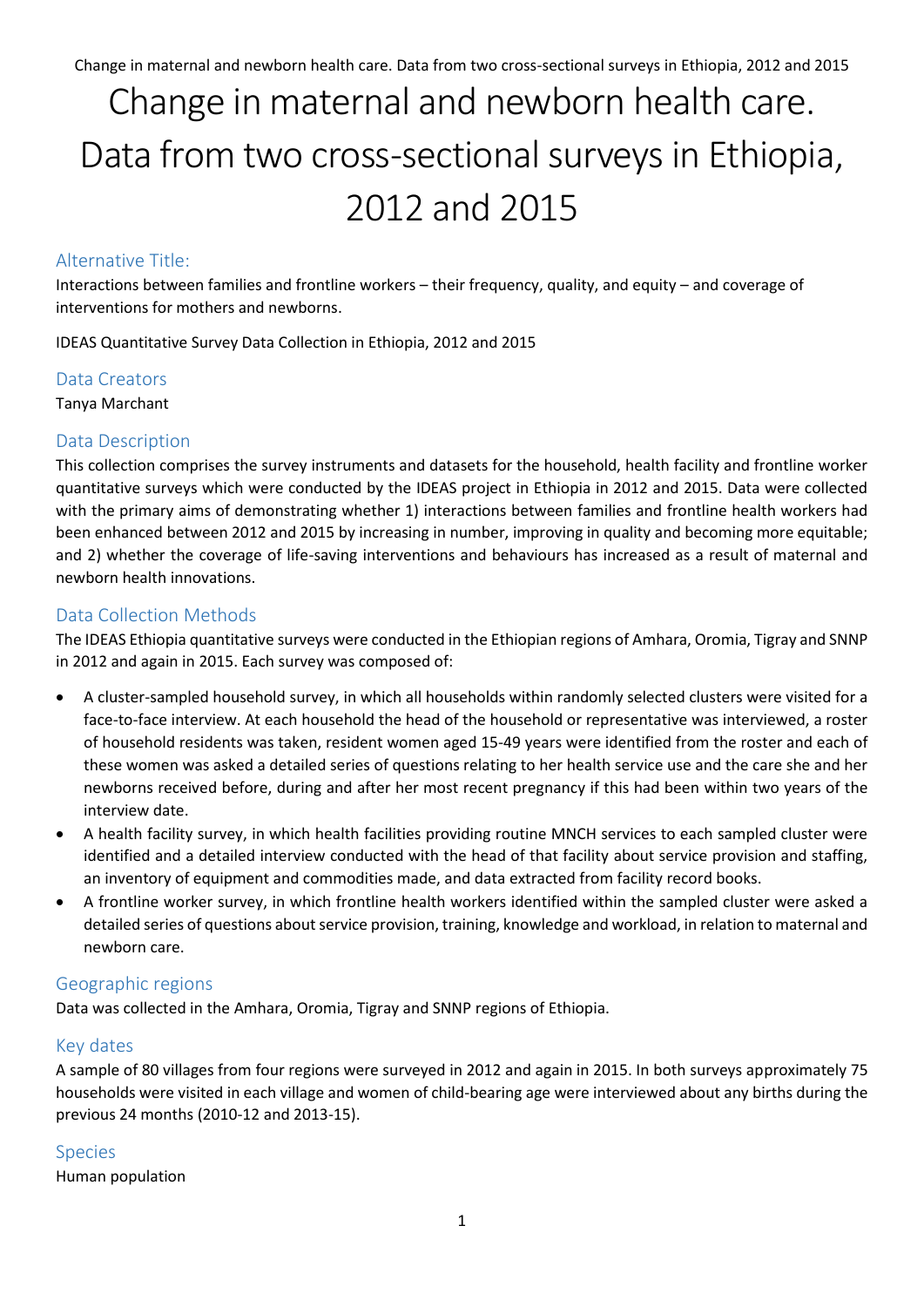Change in maternal and newborn health care. Data from two cross-sectional surveys in Ethiopia, 2012 and 2015 Privacy:

To preserve the anonymity of individual survey participants, the following modifications have been made to the datasets and/or survey documentation:

Information removed:

- Geographical information below zone level in each region
- Names relating to clusters (i.e. village names)
- GPS co-ordinates, including those for health facilities which are in a similar vicinity to household clusters
- Names of individuals and their children
- Birth dates

Information modified:

- Sampling clusters, households and individuals are only identified by numbers which were generated by these surveys. Numeric identifiers are not associated with data held by other organisations.
- Adult ages have been replaced with age groups in five-year intervals.

# **Ethics**

Ethics approval obtained from the London School of Hygiene & Tropical Medicine ethics committee.

# Keywords

Ethiopia, Maternal and Newborn Health

#### Language of written material

Survey instruments written in English, Amharic and Tigrinya. Datasets documented in English.

# Project Information

# Project

IDEAS - Informed Decisions for Actions in Maternal and Newborn Health

Funder/Sponsor

Bill & Melinda Gates Foundation

# Grant Number

#### ITDCVW72

# Associated Roles

| <b>Role</b>                  | Forename     | Surname      | <b>Faculty / Dept</b>     |          | <b>Institution</b>         |  |
|------------------------------|--------------|--------------|---------------------------|----------|----------------------------|--|
| Principal Investigator       | Joanna       | Schellenberg | &<br>Infectious           | Tropical | London School of Hygiene & |  |
| Data Creator                 |              |              | Disease > Disease Control |          | <b>Tropical Medicine</b>   |  |
| <b>Regional Co-ordinator</b> | <b>Della</b> | Berhanu      | &<br><b>Infectious</b>    | Tropical | London School of Hygiene & |  |
|                              |              |              | Disease > Disease Control |          | <b>Tropical Medicine</b>   |  |
| Data Manager                 | Keith        | Tomlin       | &<br><b>Infectious</b>    | Tropical | London School of Hygiene & |  |
|                              |              |              | Disease > Disease Control |          | <b>Tropical Medicine</b>   |  |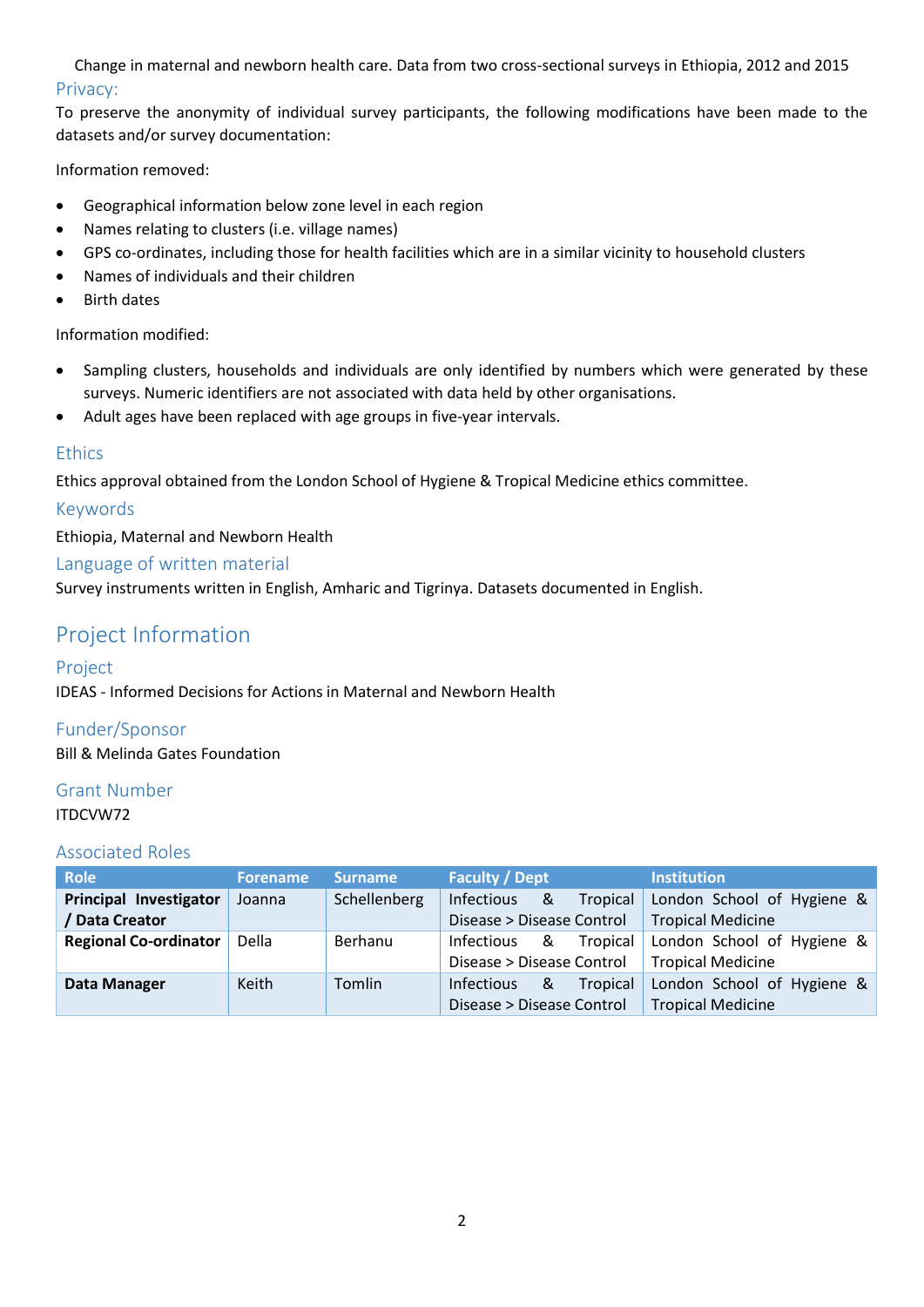Change in maternal and newborn health care. Data from two cross-sectional surveys in Ethiopia, 2012 and 2015

# File Description

The names, datatypes, labels and value labels of the datafile variables correspond with those in the accompanying questionnaires. Datafiles should be read in conjunction with the questionnaires for a full explanation of the data collected.

A brief summary of the data held in each datafile is given below.

# 2a. Health facility datafiles (questions asked of most senior staff member at health facility)

- Availability of equipment, drugs and vaccines on day of survey.
- Facility services, appropriate technology and usual practice.
- Staffing on day of survey.
- Supervision visits of staff.
- Records of facility deliveries, live births, and maternal & neonatal mortality in six months prior to survey.

# 2b. Frontline worker datafiles (questions asked of individual frontline health workers)

- **•** Services provided by frontline worker.
- Background and training.
- Supervision received.
- Workload in the month prior to survey.
- Recalled activities at the last delivery.
- Knowledge of maternal and newborn care.

# 2c. Household survey eligible women datafiles

This datafile contains the records of individual women who were identified through the household survey as being of childbearing age (15-49) and who gave informed consent to be interviewed. Data on the characteristics of the household in which each woman lived have been merged into this datafile. In summary, the household datafiles contain:-

#### **For the household:-**

- Ethnicity of household head
- Characteristics of dwelling structure (floor & wall construction, toilet facilities, water supply, electricity supply)
- Household items and livestock owned for principle components analysis

#### **For each eligible woman:-**

- Age group
- Marital status
- Years of completed education
- Religion
- Health service use for all women (facilities and community).
- ANC care, awareness of danger signs and birth preparedness for current pregnancy, if applicable.
- ANC, intrapartum and postpartum care, vaccination history and care-seeking for sickness for the most recent birth within the last 2 years.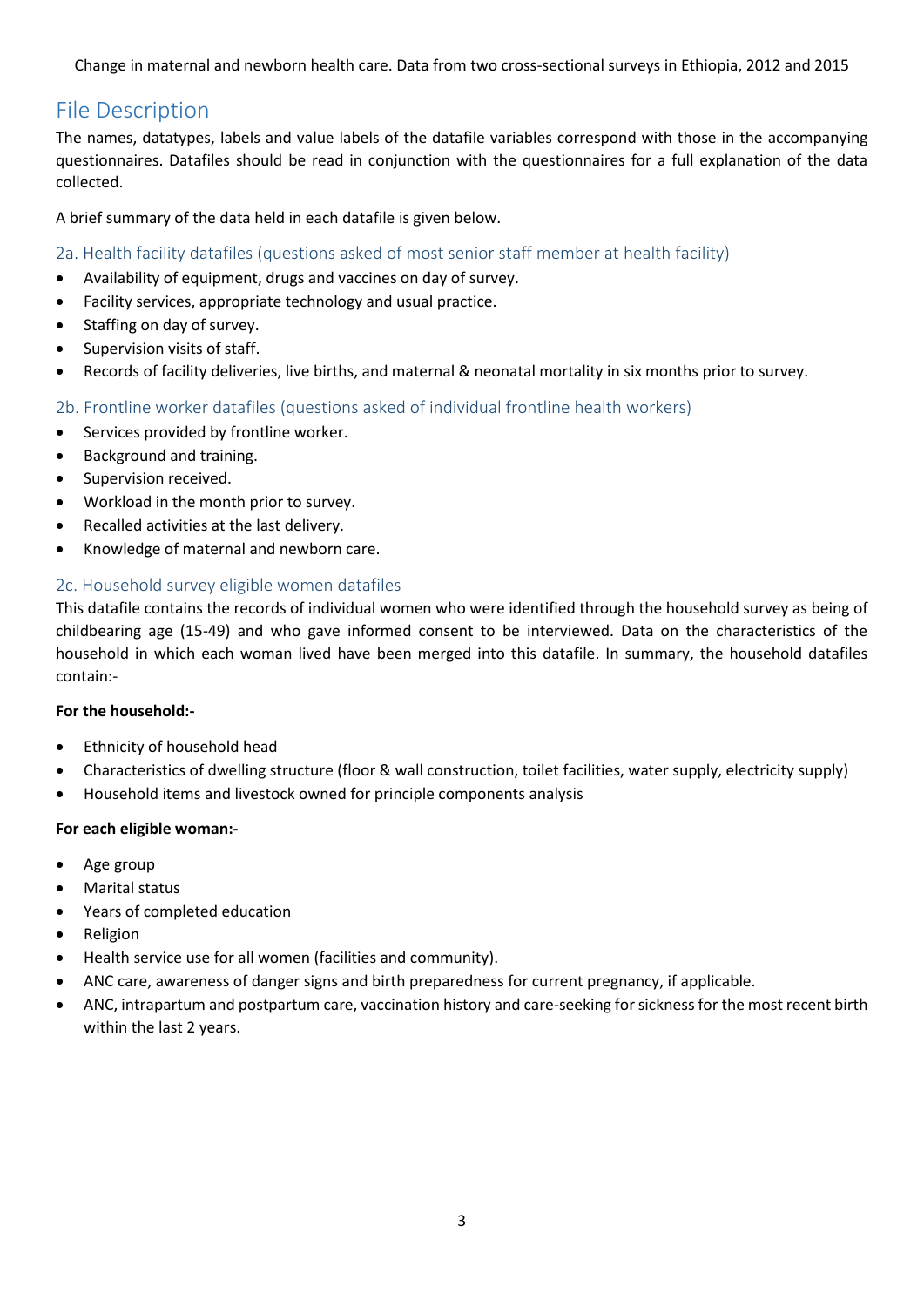# Change in maternal and newborn health care. Data from two cross-sectional surveys in Ethiopia, 2012 and 2015 File Description

| <b>File Name</b>                                          | <b>File Format</b>                  | <b>Total</b><br><b>Records</b> | <b>Data Collection</b><br><b>Period</b> |  |  |  |  |
|-----------------------------------------------------------|-------------------------------------|--------------------------------|-----------------------------------------|--|--|--|--|
| ethiopia_health_facility_2012.zip                         |                                     |                                |                                         |  |  |  |  |
| ethiopia_health_facility_2012.dta                         | STATA 12 dataset                    | 162                            | May/June 2012                           |  |  |  |  |
| ethiopia_health_facility_2012.csv                         | CSV file of data                    | As above                       | As above                                |  |  |  |  |
| ethiopia_health_facility_2012.xls                         | Data codebook in MS Excel           |                                |                                         |  |  |  |  |
| ethiopia_health_facility_questionnaire_2012_English.pdf   | Survey questionnaire in English     | ÷,                             | L.                                      |  |  |  |  |
| ethiopia_health_facility_2015.zip                         |                                     |                                |                                         |  |  |  |  |
| ethiopia_health_facility_2015.dta                         | STATA 12 dataset                    | 190                            | March/April 2015                        |  |  |  |  |
| ethiopia_health_facility_2015.csv                         | CSV file of data                    | As above                       | As above                                |  |  |  |  |
| ethiopia_health_facility_2015.xls                         | Data codebook in MS Excel           | $\overline{\phantom{a}}$       | $\overline{\phantom{0}}$                |  |  |  |  |
| ethiopia_health_facility_questionnaire 2015_English.pdf   | Survey questionnaire in<br>English  | $\overline{\phantom{a}}$       | $\overline{a}$                          |  |  |  |  |
| ethiopia_health_facility_questionnaire 2015_Amharic.pdf   | Survey questionnaire in<br>Amharic  | $\overline{\phantom{a}}$       | $\overline{\phantom{0}}$                |  |  |  |  |
| ethiopia_health_facility_questionnaire 2015_Oromifa.pdf   | Survey questionnaire in<br>Oromifa  |                                | $\overline{a}$                          |  |  |  |  |
| ethiopia_health_facility_questionnaire 2015_Tigrigna.pdf  | Survey questionnaire in<br>Tigrigna | Ĭ.                             | $\overline{a}$                          |  |  |  |  |
| ethiopia_frontline_worker_2012.zip                        |                                     |                                |                                         |  |  |  |  |
| ethiopia_frontline_worker_2012.dta                        | STATA 12 dataset                    | 315                            | May/June 2012                           |  |  |  |  |
| ethiopia_frontline_worker_2012.csv                        | CSV file of data                    | As above                       | As above                                |  |  |  |  |
| ethiopia_frontline_worker_2012.xls                        | Data codebook in MS Excel           | $\qquad \qquad \blacksquare$   | $\overline{a}$                          |  |  |  |  |
| ethiopia_frontline_worker_questionnaire_2012_English.pdf  | Survey questionnaire in<br>English  | $\overline{\phantom{a}}$       | $\qquad \qquad \blacksquare$            |  |  |  |  |
| ethiopia_frontline_worker_2015.zip                        |                                     |                                |                                         |  |  |  |  |
| ethiopia_frontline_worker_2015.dta                        | STATA 12 dataset                    | 320                            | March/April 2015                        |  |  |  |  |
| ethiopia_frontline_worker_2015.csv                        | CSV file of data                    | As above                       | As above                                |  |  |  |  |
| ethiopia_frontline_worker_2015.xls                        | Data codebook in MS Excel           | $\overline{\phantom{a}}$       | $\qquad \qquad \blacksquare$            |  |  |  |  |
| ethiopia_frontline_worker_questionnaire_2015_English.pdf  | Survey questionnaire in<br>English  | Ĭ.                             |                                         |  |  |  |  |
| ethiopia_frontline_worker_questionnaire_2015_Amharic.pdf  | Survey questionnaire in<br>Amharic  | $\overline{\phantom{a}}$       |                                         |  |  |  |  |
| ethiopia_frontline_worker_questionnaire_2015_Oromifa.pdf  | Survey questionnaire in<br>Oromifa  | $\overline{\phantom{a}}$       | $\qquad \qquad \blacksquare$            |  |  |  |  |
| ethiopia_frontline_worker_questionnaire_2015_Tigrigna.pdf | Survey questionnaire in<br>Tigrigna | $\overline{\phantom{a}}$       | $\overline{\phantom{a}}$                |  |  |  |  |
| ethiopia_household_all_2012.zip                           |                                     |                                |                                         |  |  |  |  |
| ethiopia_household_all_2012.dta                           | STATA 12 dataset                    | 3937                           | May/June 2012                           |  |  |  |  |
| ethiopia_household_all_2012.csv                           | CSV file of data                    | As above                       | As above                                |  |  |  |  |
| ethiopia_household_all_2012.xls                           | Data codebook in MS Excel           | $\blacksquare$                 | $\overline{\phantom{0}}$                |  |  |  |  |
| ethiopia_household_questionnaire_2012_English.pdf         | Survey questionnaire in<br>English  |                                |                                         |  |  |  |  |
| ethiopia_household_all_2015.zip                           |                                     |                                |                                         |  |  |  |  |
| ethiopia_household_all_2015.dta                           | STATA 12 dataset                    | 6510                           | March/April 2015                        |  |  |  |  |